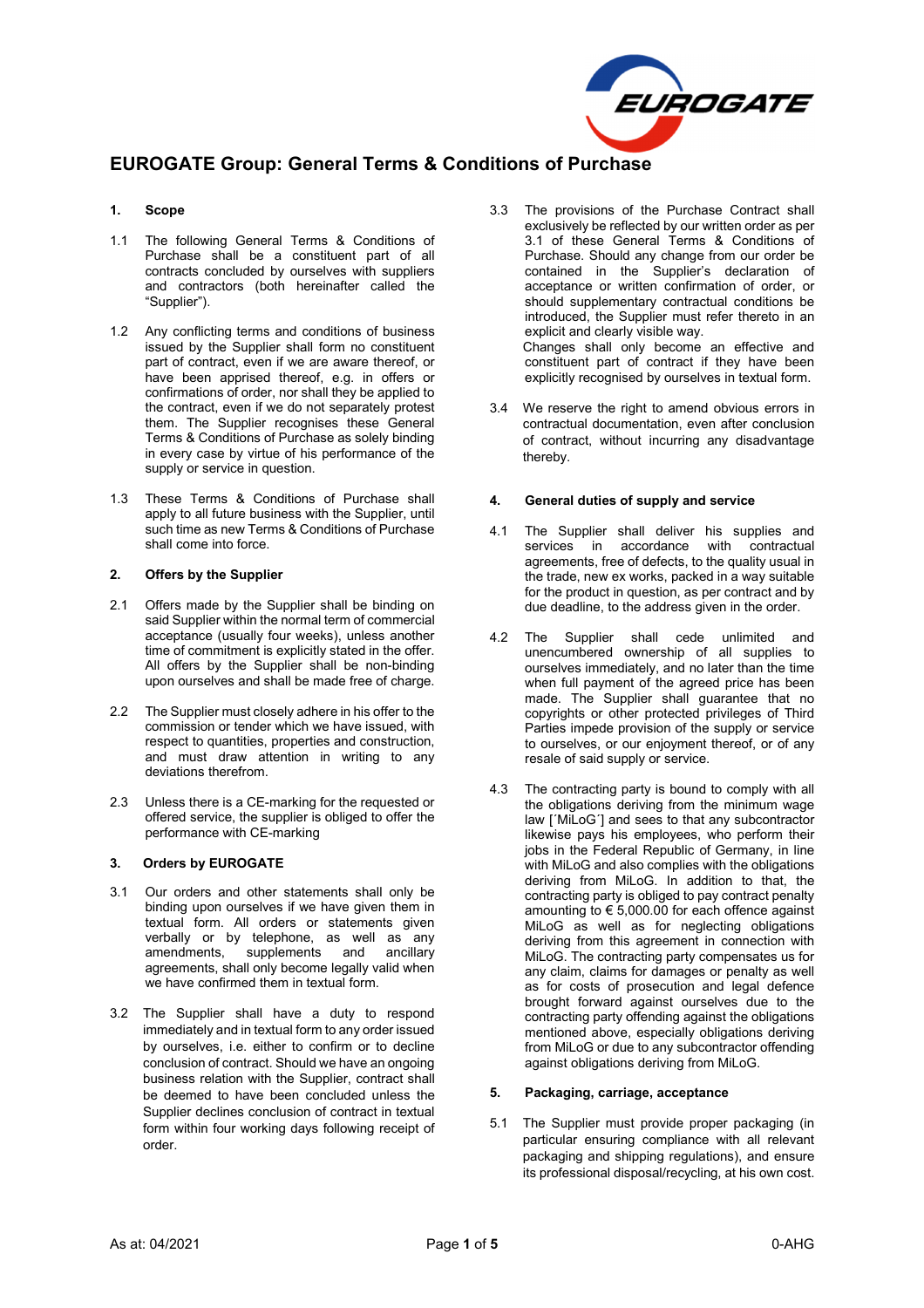

- 5.2 A packing slip/delivery note showing our order number, the quantity dispatched, and the precise designation of the goods in question must be enclosed with each shipment, containing the same information as the forwarding advice.
- 5.3 Should an individual contract contain an agreement for delivery "ex works", the Supplier shall have a duty to select the cheapest transport route and to declare the bill of lading in the due and proper way. Shipments by railway wagon must be properly and fully marked (labelled). Should information be missing from the dispatch documents, the Supplier shall be liable for all costs arising therefrom, such as wagon-stallage charges, conversion charges, and similar costs.
- 5.4 We shall be entitled to claim as damages any additional costs that are incurred to us as a result of the Supplier failing to comply with the preceding provisions.
- 5.5 Dispatch must be made in every case to the delivery address given in the order.

## **6. Deadlines, periods of grace**

- 6.1 All delivery and finishing dates are binding as given and must be strictly kept. Unless explicitly agreed otherwise, the deadline agreed with the Supplier shall start to run upon conclusion of contract. Delivery and finishing dates shall be deemed to have been kept if the supplies and services in question have arrived at our premises in a contractual condition on the agreed dates, or within the deadlines agreed, and all work services have been performed by expiry of said deadlines.
- 6.2 Should it be anticipated that a delivery or finishing date will be overrun, the Supplier must immediately inform us in textual form of the reason for such overrun and its probable duration. In the event of a delivery or performance delay, the Supplier shall compensate us for any damage arising therefrom. Acceptance of any delayed delivery or performance shall not constitute a waiver of claims for damages.
- 6.3 The Supplier is aware that adherence to delivery and performance times is of the essence of the contract for ourselves. Should there be a delay, the supply or service is frequently of no further value to us, so that in such cases, without setting a period of grace, we may decline to accept performance and withdraw from the contract, or require damages in place of performance.

#### **7. Contractual penalties**

7.1 Should the Supplier be in arrears of delivery or<br>performance caused in his sphere of  $\overline{\phantom{a}}$  caused in his sphere of responsibility, the Supplier shall pay a contractual fine amounting to 0.2% of the price of the delivery and/or performance for which the Supplier is in arrears, for every working day or part thereof, but to no more than a maximum of 5 % of the agreed price.

- 7.2 Payment of such contractual fine shall not signify release of the Supplier from his duty of delivery. Should we accept the Supplier's delayed delivery or performance as fulfilment, our right to impose a contractual fine shall subsist even if we do not explicitly reserve this when accepting said delivery and/or performance, providing we have imposed the contractual fine by the time we have executed the counterperformance (e.g. by making an appropriate deduction from invoice).
- 7.3 We reserve the right to deduct the fine from the sum for which we have been invoiced.
- 7.4 All other rights to which we may be entitled as a result of delay by the Supplier shall not be affected hereby. Any contractual fine shall be allowed against such claims.

#### **8. Right of rejection for infringement of delivery regulations and force majeure**

- 8.1 We may refuse to accept the supply or service if and so long as an eventuality of force majeure or other unforeseeable circumstances beyond our control (including industrial disputes) make it impossible or unreasonable for us to take said item of supply or service. In such cases the Supplier must store the item of supply or service at his own cost and hazard and deliver it without delay as soon as we inform him that the obstacle to acceptance has been removed, in pursuance of the above regulations.
- 8.2 Should the delivery regulations (Sections 4–6) be infringed, we shall be entitled to refuse to accept the shipment at the Supplier's cost, or to invoice the Supplier for any additional expenditure which we may incur thereby, or to offset it against the Supplier's receivables. This shall apply, for example, to premature deliveries, part deliveries, over-deliveries and under-deliveries, and to failure to provide a proper packing slip.

#### **9. Place of fulfilment, transfer of risk**

- 9.1 The place of fulfilment for all supplies and services performed by the Supplier shall be the place of reception or use as given by ourselves from time to time. Should no place of reception be named, the place of fulfilment shall be the registered office of the EUROGATE company in question.
- 9.2 Risk shall be transferred to ourselves only when we have taken over the goods or accepted the performance at the place of fulfilment, and no earlier.

#### **10. Prices**

- 10.1 Prices shall be effective maximum prices and "free point of use."
- 10.2 Prices shall further include payment for all deliveries and performances for which the Supplier has been commissioned (including any compulsory certificates, drawings, valuations etc.)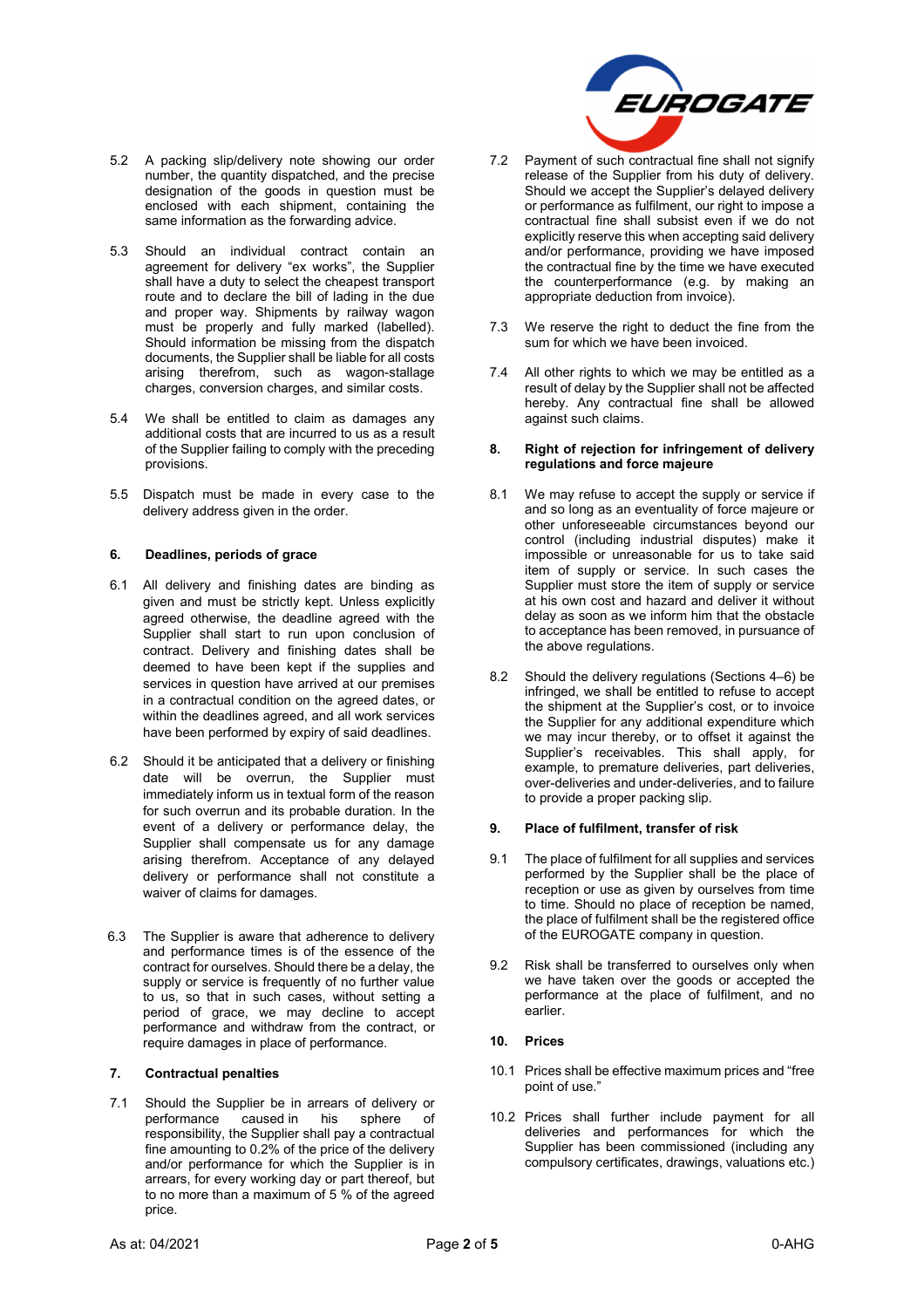- 10.3 Separate payment for any supplementary performances by the Supplier may only be made if this has been agreed explicitly and in textual form.
- 10.4 Should payment be agreed in currencies other than the EURO, and should significant changes occur in the relation between the currency agreed and the EURO in the period between our order and contractual issue of invoice, we shall be entitled to pay either in the currency agreed or in EUROS, as we deem fit.

## **11. Value Added Tax**

- 11.1 All prices shall be plus VAT at the rate as valid from time to time.
- 11.2 For deliveries and performances effected in a Free Port Zone, the statutory special provisions for Duty Free Areas as valid from time to time must be observed.

#### **12. Defects**

12.1 The Supplier shall have a duty in developing and manufacturing the item of supply or service to observe the latest state of science and technology at all times and to follow all compulsory statutory regulations. All performances must satisfy, if available, the requirements set out in DIN, EN, VDE or VDI or similar norms and regulations, as well as the statutory regulations in force at the place where the item of supply or service is to be used.

The same shall apply to all items of supply or service purchased by the Supplier from, or prepared by, a Third Party.

- 12.2 The Supplier shall guarantee that the item of supply or service reflects the current state of technology and does not suffer from material defects or deficiency in title. The Supplier shall have a duty to make careful inspection of any goods which he has obtained by delivery from Third Parties to ensure that they are free from defects.
- 12.3 Should a material defect transpire within the first 24 months following transfer of risk, it shall be assumed that the item was already defective when risk was transferred, unless such assumption is incompatible with the type of item or the type of material defect.

## **13. Complaints**

- 13.1 The issue of a receipt certificate to the carrier upon receipt of goods shall not signify any relinquishment of claims or rights vis-à-vis the Supplier and shall only be made subject to a subsequent quantity and quality inspection as set out in the following Paragraph. Payments shall not signify any recognition of proper and defect-free supply or service.
- 13.2 Notification of defects in supplies or services shall be deemed to have been made in good time if such notification is made within two weeks, in the



case of obvious defects meaning two weeks from transfer or acceptance of the performance, and in the case of concealed defects meaning two weeks from the time when they were discovered. Dispatch of notification in good time shall be sufficient to observe this period of grace.

## **14. Manufacturing inspection, final check**

- 14.1 We reserve the right, during manufacture and/or prior to delivery, to inspect the quality of materials used by the Supplier, the accuracy of measurement and quantitative accuracy of manufactured parts, and adherence to any other regulations, such inspection to be made at the Supplier's works and/or at the works of his initial supplier.
- 14.2 We reserve the right to institute a final check on all manufactured items of supply and service at the Supplier's works, either ourselves, or by a Third Party whom we have commissioned.
- 14.3 The Supplier shall pay the costs of such inspections, except for the costs of the staff whom we have sent.

## **15. Legal rights in face of defects**

- 15.1 Should a defect be discovered, we shall be entitled to our full legal rights by way of remedy. Should the Supplier fail to make rectification, after we have required him to do so, within a reasonable period of grace set by ourselves, we shall be entitled, irrespective of our other legal rights, to make such rectification or to obtain a substitute, immediately and at the cost of the Supplier, either ourselves or through a Third Party.
- 15.2 The Supplier shall, upon request, remove any defects in items of supply or service of which he was notified during the warranty period (this also includes the failure to meet guaranteed specifications and the absence of warranted characteristics) immediately and free of charge, and also free of charge of any ancillary costs incurred, at our discretion either through rectification of the defect or through replacement of the defective parts or new delivery/new production of such parts.

The Supplier shall bear all the cost incurred in connection with the identification and removal of defects, including any costs incurred by us; this includes, without being limited to, inspection costs, dismantling and reassembly costs, labour and material costs as well as any transport and other costs incurred in replacing defective parts. This also applies to the extent that expenses increase because the supply item was delivered to a location other than the place of fulfilment, but not if the cost incurred thereby is unreasonably high. Our chosen type of rectification or replacement may not be refused on the grounds that this would incur unreasonably high costs, unless the cost of the chosen type of rectification or replacement exceeds twice the value of the item of supply or service (free of defects).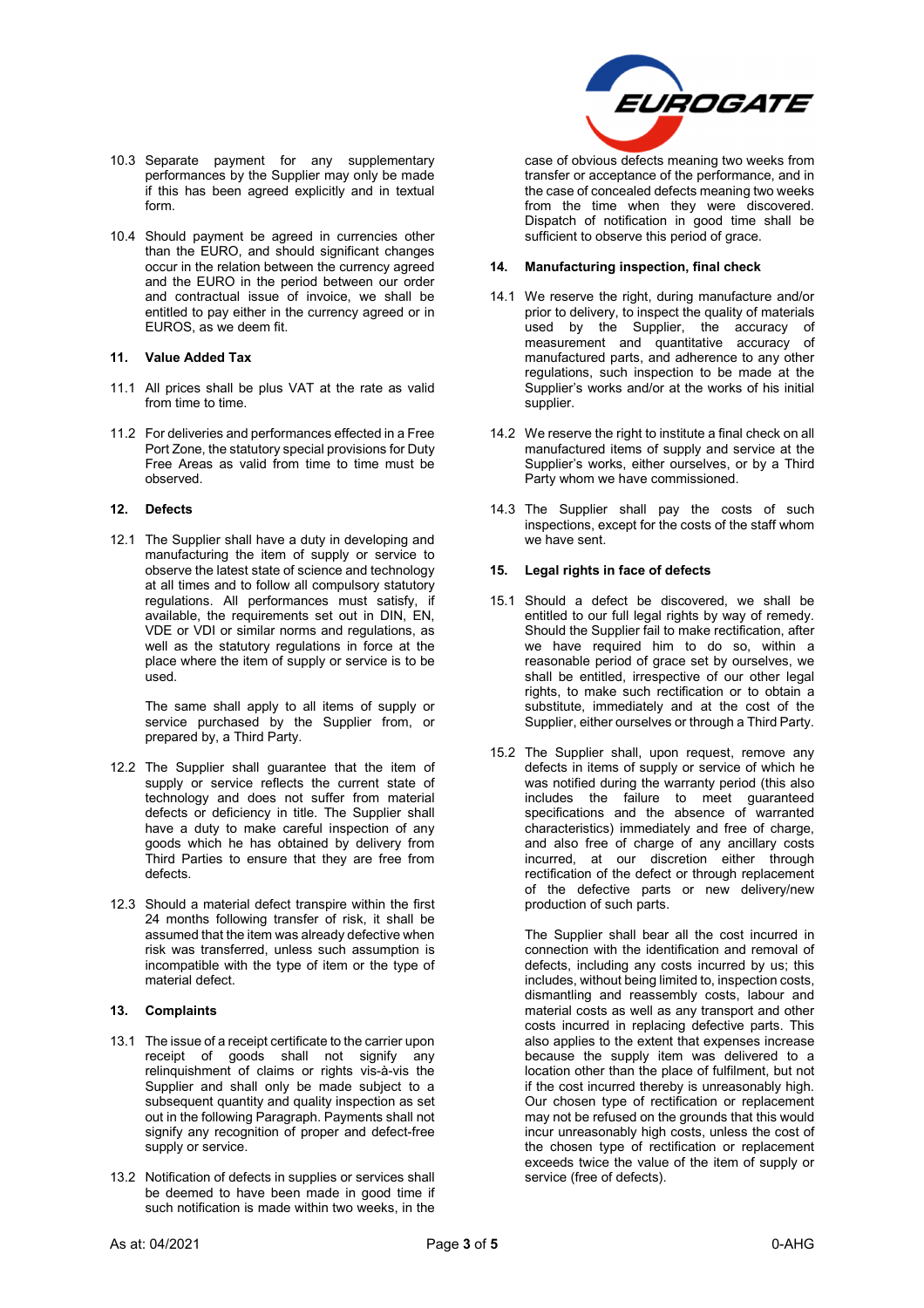

15.3 All claims for defects shall be subject to the statutory periods of limitation. For items of supply or service rectified or replaced, or parts thereof, such period of limitation shall recommence from the day when successful rectification is effected or the replacement delivery has been made.

15.4 Should the Supplier, with our agreement, undergo an inspection to ascertain the presence of a defect, or the removal of a defect, the period of limitation shall be suspended until such time as the Supplier informs us of the result of the inspection or declares to us that said defect has been removed, or has refused to continue with such removal. All and any declarations must be submitted to us at least in textual form.

## **16. Rights of Third Parties**

- 16.1 The Supplier shall guarantee that no rights of any Third Parties, and in particular no industrial property rights, are infringed by the performance or by use of the item supplied. This shall also apply to industrial property rights abroad, unless the Supplier was unaware that the goods would be supplied within the purview of these property rights.
- 16.2 The Supplier shall have a duty to notify us immediately should rights of any Third Parties, e.g. industrial property rights, patents or legal protection of a utility model, be asserted upon an item of supply.
- 16.3 The Supplier shall release us from all obligations arising from the fact that an item of supply is encumbered by rights of Third Parties.
- 16.4 Further legal rights shall not be affected hereby.

## **17. Child labour**

- 17.1 We strictly reject all forms of child labour in the supply and production chain.
- 17.2 The Supplier shall recognise the rights of the child within the meaning of Section 32 of the UN Convention on the Rights of the Child.
- 17.3 The Supplier undertakes to comply with all laws and regulations enacted by the Contracting States to the UN Convention on the Rights of the Child aimed at protecting children against economic exploitation and by the Members of ILO Convention Nos. 138 and 182 concerning the minimum age for admission to employment as well as the prohibition and immediate action for the elimination of the worst forms of child labour.
- 17.4 The Supplier further undertakes to impose the aforementioned obligations on any sub-suppliers, including, in turn, this obligation to impose a similar obligation on their sub-suppliers.

## **18. Invoices, payments**

18.1 The Supplier must send us invoices following performance of the contractual supply and/or service, stating the order number on each case, the order date, and a copy of the proof of performance. Should this information fail to be given, or should it be incorrect or incomplete, arrears of payment shall be excluded.

- 18.2 Following performance of the contractual supply and/or service, and receipt of proper invoice, we shall pay within 45 days net. We shall not be automatically in arrears on expiry of this period. Section 286, Paragraph 3 of the Civil Code shall not apply.
- 18.3 Should a supply or service be performed prior to the agreed deadline, this shall not alter the periods of grace given in Section 18.2, which shall begin to run only from the contractual deadline of the supply and/or service in question.
- 18.4 Should we be in arrears, we shall owe arrears interest of 5% per year. The Supplier shall be entitled to prove higher specific arrears damages in the individual case.

## **19. Acquisition of title, proviso of ownership in processing and repair orders**

- 19.1 Should processing, conversion or repair work be commissioned on items under order, or on items handed over by ourselves to the Supplier, and if in this process materials are to be used, wholly or in part, which are already in our possession, the Supplier shall transfer to ourselves, at the time processing, conversion or repair commences, all ownership of such items or materials as he is to supply or utilise, irrespective of whether or not a uniform, inseparable or new item shall be created as a consequence of combination, mixing, commingling, processing or conversion as defined in Sections 947 to 950 of the Civil Code.
- 19.2 In these cases the Supplier shall transfer such items or materials as he is to supply or utilise to our mediate ownership at the time when their utilisation commences, and we shall allow the Supplier immediate ownership for the purpose of carrying out the order.
- 19.3 The Supplier shall be liable for any loss or damage of items transferred to himself. The same shall apply should our property be destroyed or damaged through combination, mixing, commingling, processing or conversion. The Supplier must notify us immediately of any impairment.
- 19.4 The above agreements shall also apply in particular to any case in which an item belonging to ourselves is used as a constituent part of another item.
- 19.5 In cases of processing or conversion, we shall be deemed to be the manufacturer under the terms of section 950 of the Civil Code.